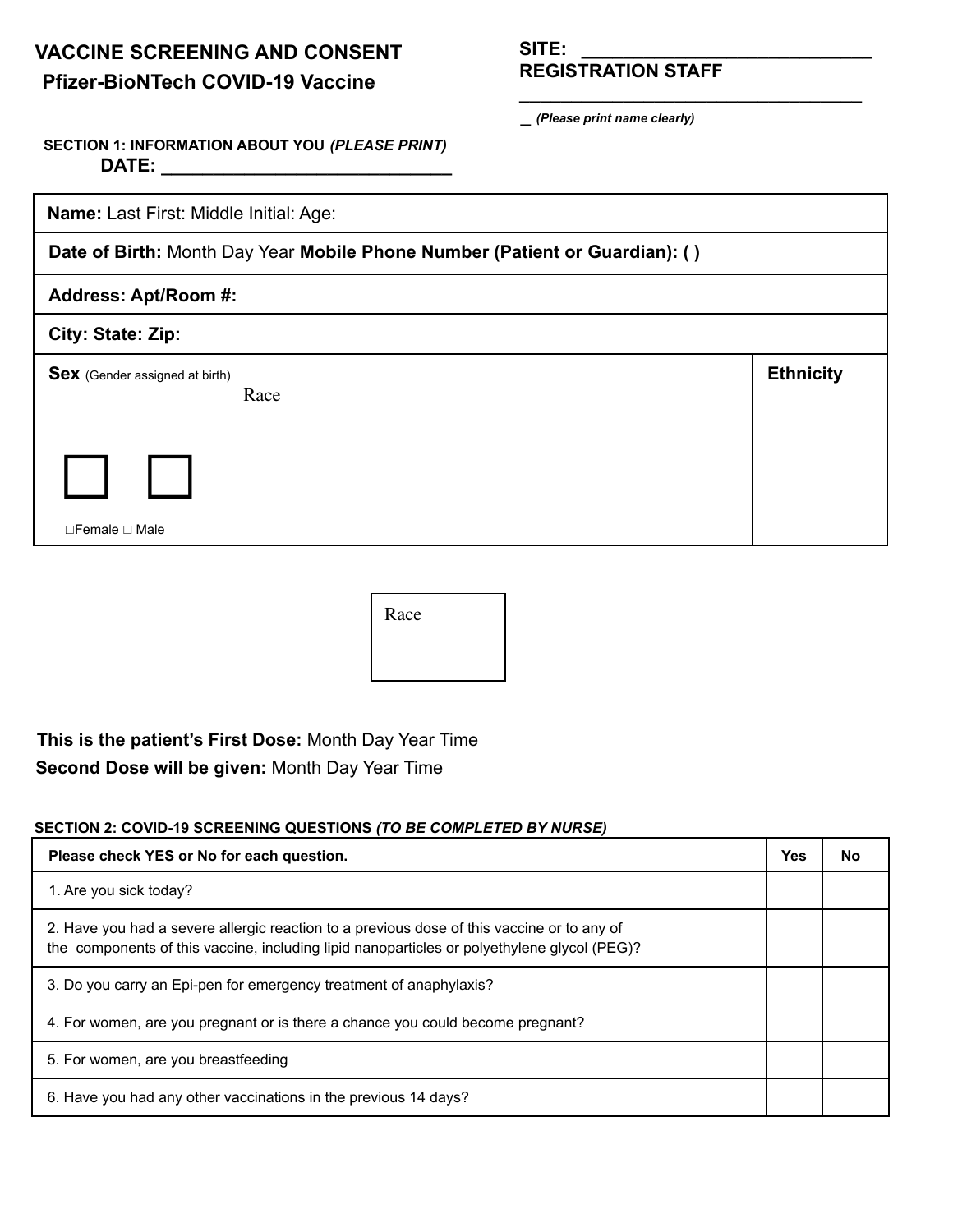| 7. In the past two weeks, have you tested positive for COVID-19?                                                                                                                                                                                      |  |
|-------------------------------------------------------------------------------------------------------------------------------------------------------------------------------------------------------------------------------------------------------|--|
| 8. Have you had in the last 10 days fever, chills, cough, shortness of breath, difficulty breathing,<br>fatigue, muscle or body aches, headache, new loss of taste or smell, sore throat, congestion or<br>runny nose, nausea, vomiting, or diarrhea? |  |

#### **SECTION 3: IMMUNIZATION SCREENING GUIDANCE FOR COVID-19 VACCINE**

| Please check YES or No for each question.                                                                               |  |  |  |
|-------------------------------------------------------------------------------------------------------------------------|--|--|--|
| 9. Do you have allergies or reactions to any medications, foods, vaccines, or latex? Please explain:                    |  |  |  |
| 10. Are you immunocompromised or on a medicine, that affects your immune system?                                        |  |  |  |
| 11. Do you have a bleeding disorder or are you on a blood thinner/blood-thinning medication?                            |  |  |  |
| 12. Have you received a previous dose of any COVID-19 vaccine? If yes, which manufacturer's vaccine did<br>you receive: |  |  |  |

Prior to vaccination, I was given a copy of the FDA's Fact Sheet for Recipients and Caregivers in connection with the Emergency Use Authorization (EUA) for the Pfizer-BioNTech COVID-19 Vaccine or was directed to the FDA's COVID-19 vaccination website at: Pfizer-BioNTech COVID-19 Vaccine I cvdvaccine.com.

8

FDA has authorized the emergency use of the Pfizer-BioNTech COVID-19 Vaccine, which is not an FDA-approved

vaccine. The recipient or their caregiver has the option to accept or refuse Pfizer-BioNTech COVID-19 Vaccine.

 $\Box$ The significant known and potential risks and benefits of Pfizer-BioNTech COVID-19 Vaccine, and the extent to which such risks and benefits are unknown, have been disclosed to me. Information about available alternative vaccines and the risks and benefits of those alternatives, to the extent reasonably known, have been disclosed to me.

The Pfizer-BioNTech COVID-19 Vaccine is administered intramuscularly as a series of two doses (0.3 mL each) 3 weeks  $\Box$ apart. Recipients must receive both doses of the Pfizer-BioNTech COVID-19 Vaccine to complete vaccination. Recipient is 12  $\Box$ years of age or older.

 $\Box$ Immunocompromised persons, including individuals receiving immunosuppressant therapy, may have a diminished immune response to the Pfizer-BioNTech COVID-19 Vaccine.

Vaccine may not protect all vaccine recipients.

The Pfizer-BioNTech COVID-19 Vaccine includes the following ingredients: mRNA, lipids ((4-

hydroxybutyl)azanediyI)bis(hexane-6,1-diyl)bis(2-hexyIdecanoate), 2 [(polyethylene glycol)-2000]-N,N- ditetradecylacetamide, 1,2- DistearoyI-sn-glycero-3- phosphocholine, and cholesterol), potassium chloride, monobasic potassium phosphate, sodium chloride, dibasic sodium phosphate dihydrate, and sucrose.

I have read or have had explained to me the information identified in the FDA's Fact Sheet for Recipients and Caregivers  $\Box$ regarding the Pfizer-BioNTech COVID-19 Vaccine. I have had an opportunity to discuss the benefits and risks of this COVID-19 vaccine with a healthcare provider of my choice before vaccination. I have had a chance to ask questions which were answered to my satisfaction.

I believe I understand the benefits and risks of this vaccine and ask that this vaccine be given to me or the person named for whom I am authorized to make this request.

#### **Authorized Individual's Information (complete if different from vaccine recipient):**

\_\_\_\_\_\_\_\_\_\_\_\_\_\_\_\_\_\_\_\_\_\_\_\_\_\_\_ \_\_\_\_\_\_\_\_\_\_\_\_\_\_\_\_\_\_\_\_\_\_\_\_\_\_\_\_\_\_\_\_\_\_\_\_\_

Last Name First Name